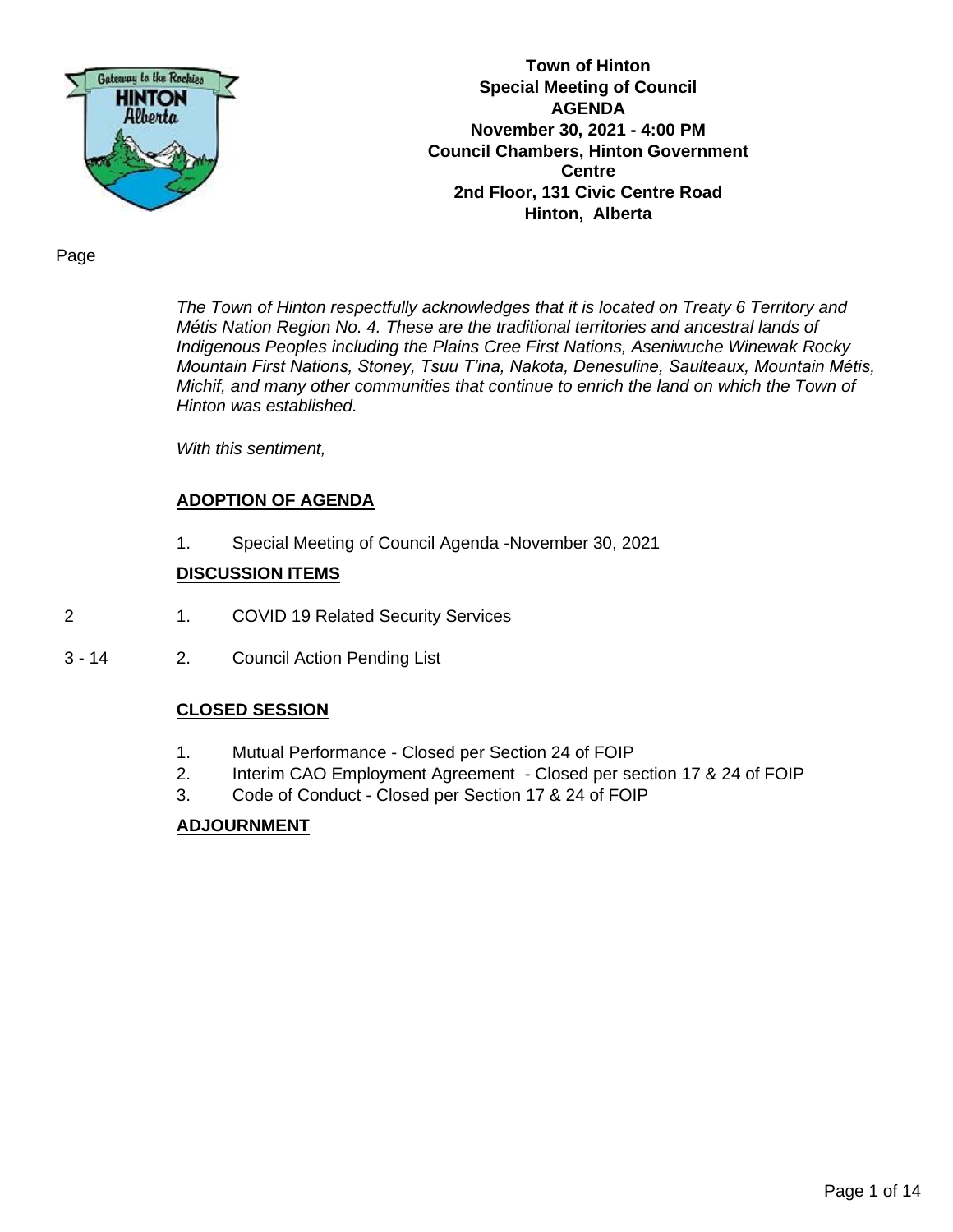

# **TOWN OF HINTON Administrative Report**

## **☐ DIRECTION REQUEST ☐ REQUEST FOR DECISION ☐ INFORMATION ITEM**

## **☒ DISCUSSION ITEM**

**DATE**: Special Meeting of Council November 30, 2021

**PRESENTED BY:** Stuart Taylor

### **RE**: **SECURITY SERVICE CONTRACT FOR TOWN FACILITIES**

#### **Discussion Item & Purpose**

*In Our previous conversations at Regular Council, there was potential appetite to further discuss the end date of the current contract.* 

**Attachment(s)**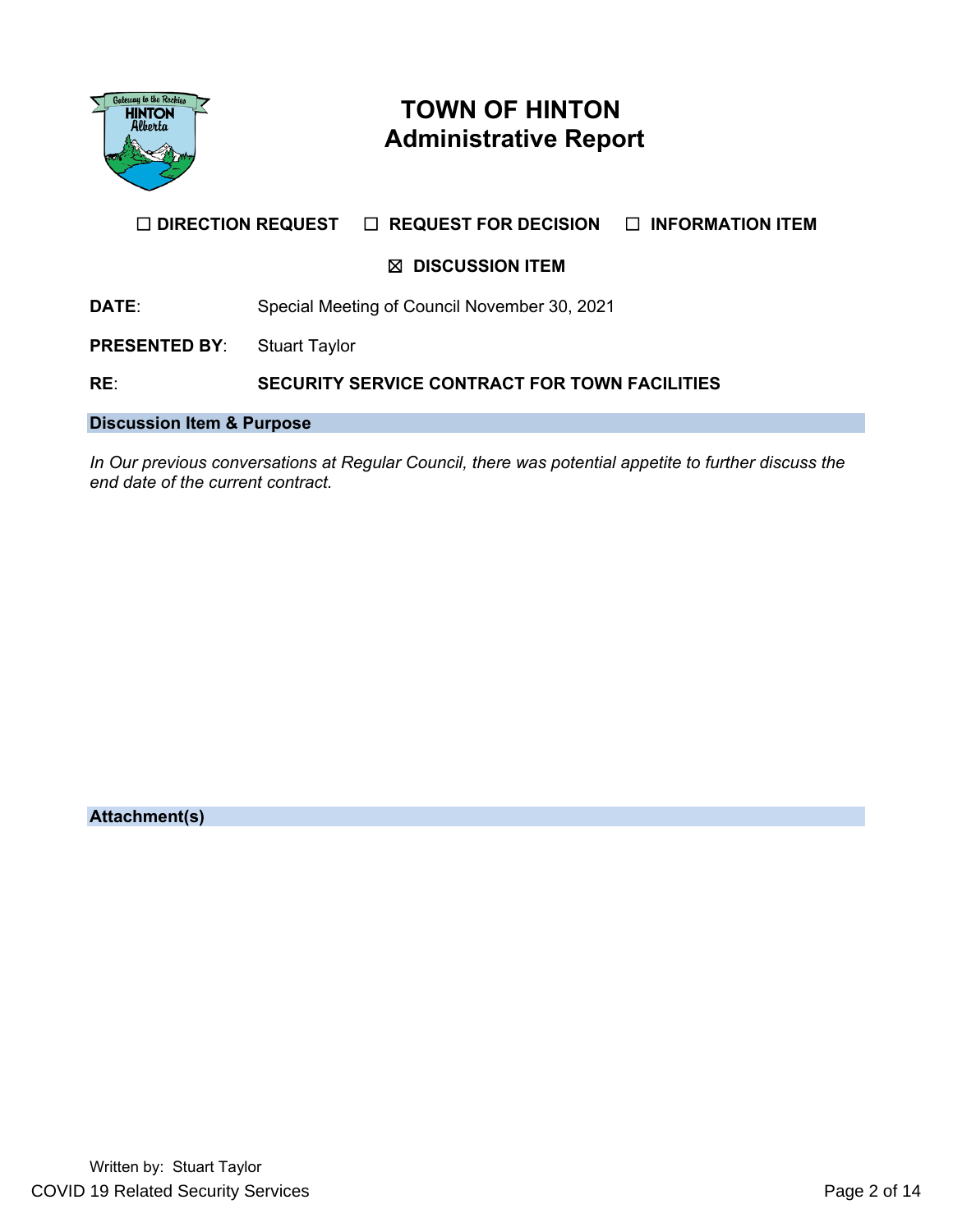

# **TOWN OF HINTON Administrative Report**

# **☐ DIRECTION REQUEST ☐ REQUEST FOR DECISION ☐ INFORMATION ITEM**

## **☒ DISCUSSION ITEM**

**DATE**: Special Meeting of Council November 30, 2021

**PRESENTED BY**: Marcel Michaels

**RE**: **ACTION PENDING LIST**

#### **Discussion Item & Purpose**

*There was a desire at the last Committee of the Whole meeting on November 23rd to focus more time on discussing the priories of these items. This additional Special Meeting of Council allows us this opportunity.* 

**Attachment(s)**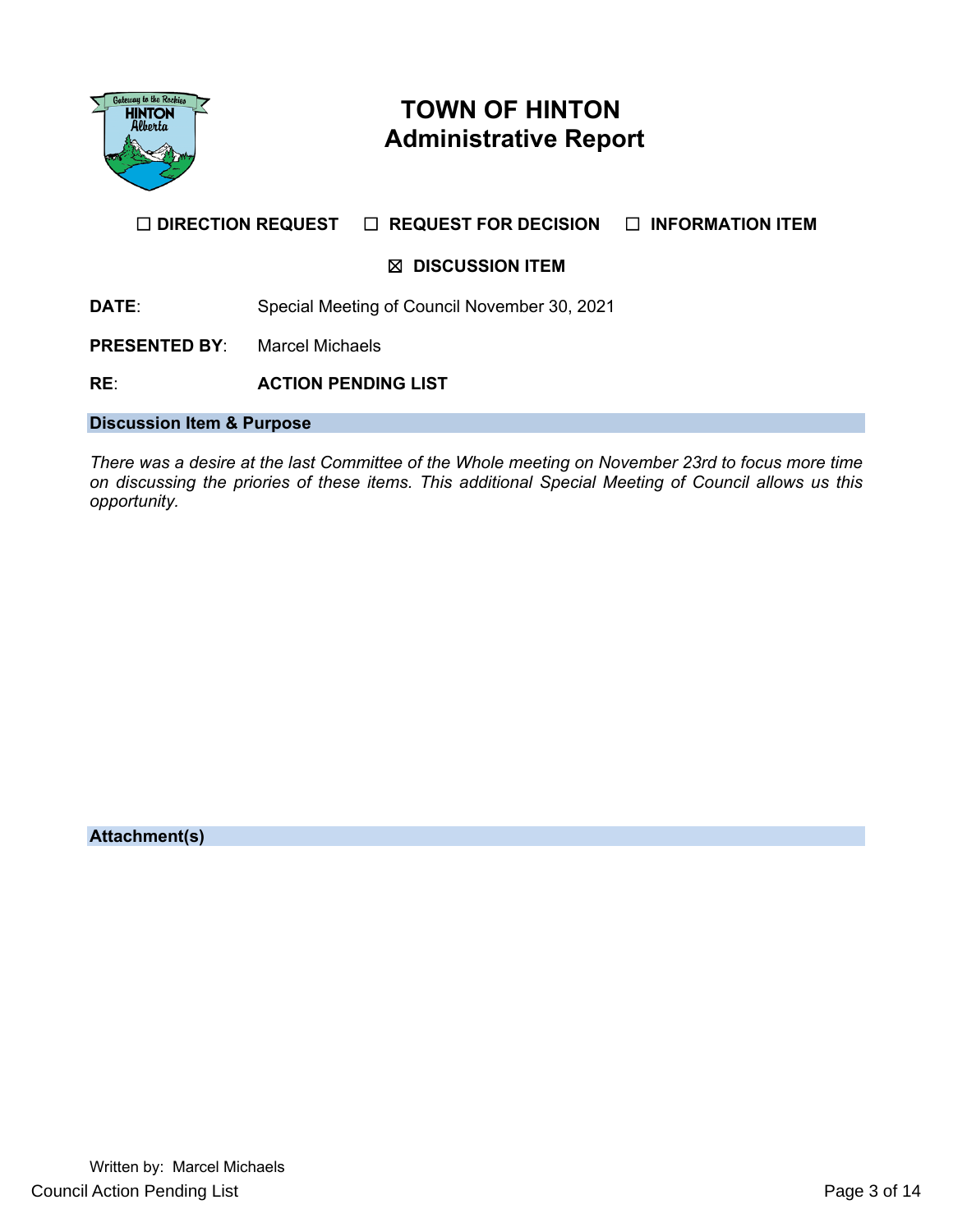| O                                                                                                    |                      | <b>PCOUNCIL ACTION PENDING</b><br>BAs of November 23, 2021                                                                                                                                                                                                                                                                                                    |                     |                         |                         |                          |                                                                                                                                                                                                                                                           |
|------------------------------------------------------------------------------------------------------|----------------------|---------------------------------------------------------------------------------------------------------------------------------------------------------------------------------------------------------------------------------------------------------------------------------------------------------------------------------------------------------------|---------------------|-------------------------|-------------------------|--------------------------|-----------------------------------------------------------------------------------------------------------------------------------------------------------------------------------------------------------------------------------------------------------|
|                                                                                                      | <b>J</b> Item Number | <b>Action Required</b>                                                                                                                                                                                                                                                                                                                                        | <b>Meeting Date</b> | <b>Due Date</b>         | <b>Revised Date</b>     | <b>Staff Responsible</b> | <b>Additional Comments</b>                                                                                                                                                                                                                                |
| <b>ANIMD - 2202</b><br><b>COMP</b> - 2202<br><b>POPP</b><br><b>COMP</b> - 2234<br><b>COMP</b> - 2234 |                      | That Council secure the land at Erith Park for<br>the purposes of advancing the All Wheel Park<br>Project Proposal whereas the securement for<br>the all wheel park project expires after 48<br>months if the project has not been advanced.                                                                                                                  | 02 Mar 2021         | 31 Mar 2025             | 14 Dec 2021             | Carla Fox                | IN PROGRESS: An update will be<br>presented at the December 14, 2021<br>Regular Council Meeting as part of the<br>Civic Agencies item so that funding<br>impacts can be reviewed.                                                                         |
|                                                                                                      |                      | Direct Administration to bring back a report on<br>options to improve crosswalk safety at Gerard<br>Redmond School and the intersection of<br>Mountain Street, Fairfax Drive and Maligne Drive<br>no later than December 31, 2021.                                                                                                                            | 13 Apr 2021         | 31 Dec 2021 14 Dec 2021 |                         | Maurice de<br>Beaudrap   | IN PROGRESS: Exploring taller signs to<br>increase visibility over parked cars,<br>establishing increased or routine patrols<br>by Community Peace Officers, report<br>planned for December 14, 2021.                                                     |
|                                                                                                      | MD - 2325            | That Council direct Administration to include<br>\$50,000.00 in the draft 2022 budget to assist the<br>Pine Valley Expansion Fundraising Team in<br>furnishing the new lodge and that Administration<br>work in collaboration with the Pine Valley<br>Expansion Fundraising Team to provide a report<br>to Council as part of the budget process for<br>2022. | 07 Sep 2021         | 30 Jun 2022             | 14 Dec 2021             | Carla Fox                | IN PROGRESS: This matter will come<br>before Council with the Civic Agency<br>presentations on December 14, 2021 so<br>that all requests for funds can be<br>evaluated in relation to each other and has<br>been included in the Base Budget for<br>2022. |
|                                                                                                      | MD - 2378            | That Council direct Administration to bring an<br>analysis report of appointing a non-voting<br>Council representative on the Hinton Golfing<br>Society Board to a future Committee of the<br>Whole Meeting.                                                                                                                                                  | 26 Oct 2021         |                         | 14 Dec 2021 14 Dec 2021 | Carla Fox                | IN PROGRESS - Have connected with<br>legal. Draft to commence.                                                                                                                                                                                            |
|                                                                                                      | MD - 2380            | That Council direct Administration to bring an<br>analysis report of appointing a Council<br>representative on the Northern Rockies Museum<br>Board in conjunction with the Civic Agency<br>Presentations and Administrative Reports.                                                                                                                         | 26 Oct 2021         |                         | 14 Dec 2021 14 Dec 2021 | Carla Fox                | IN PROGRESS                                                                                                                                                                                                                                               |
|                                                                                                      | MD - 2391            | That Council direct Administration to prepare a<br>draft Memorandum of Understanding for the<br>Expression of Interest for the Hinton Golf Course<br>for ratification by Council prior to formal<br>execution of the MOU and be brought back to a<br>future Council or Committee of the Whole<br>Meeting.                                                     | 09 Nov 2021         | 14 Dec 2021 14 Dec 2021 |                         | Winston<br>Rossouw       | IN PROGRESS: Draft MOU is anticipated<br>to be presented at the December 14, 2021<br>Committee of the Whole Meeting.                                                                                                                                      |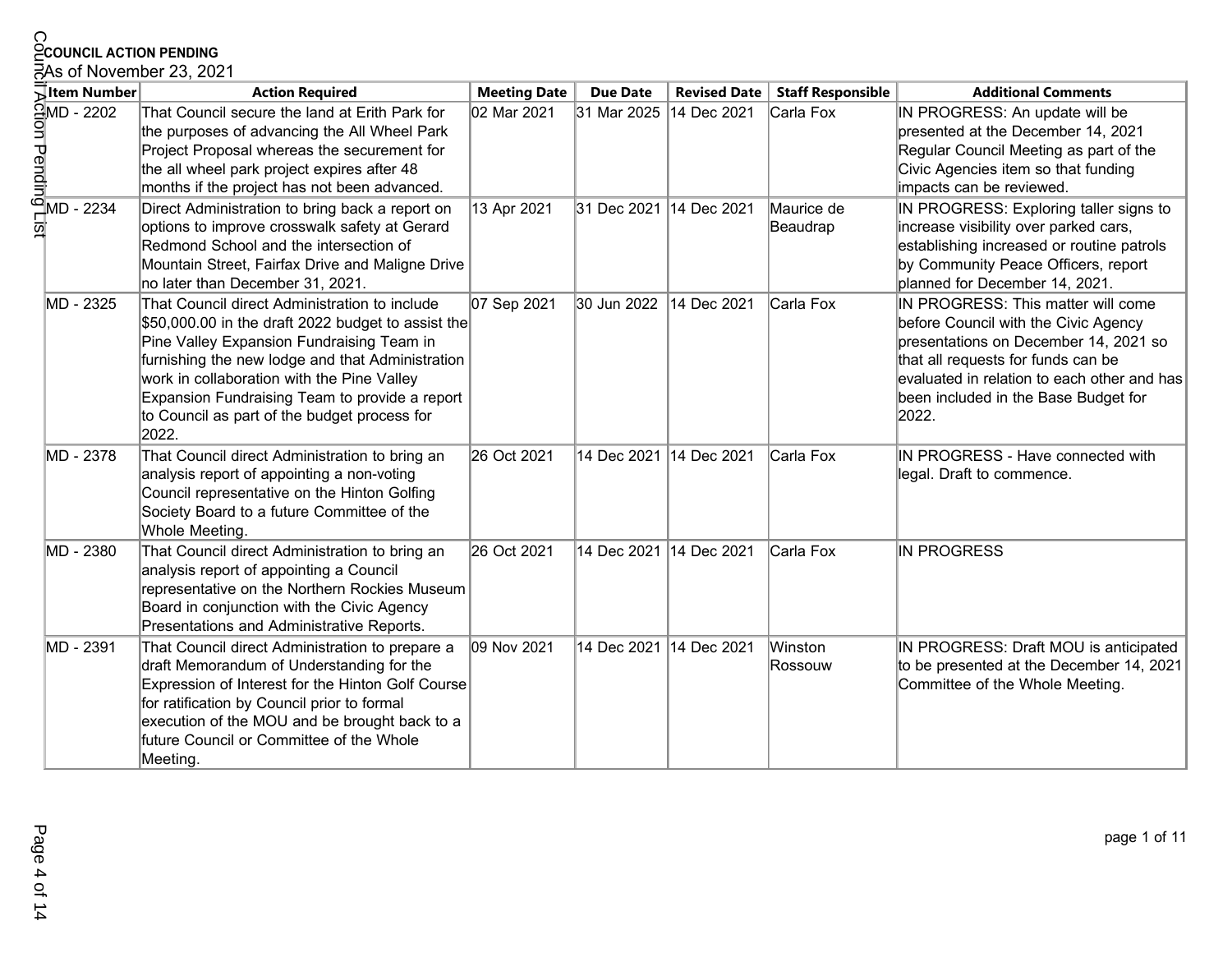|                                                                                                                                                                                                                                                          |              | <b><i><u>ECOUNCIL ACTION PENDING</u></i></b><br>ನAs of November 23, 2021                                                                                                                                                                                                                     |                     |                         |                         |                          |                                                                                                                                                                                                                                                                                                                                                                                                                   |
|----------------------------------------------------------------------------------------------------------------------------------------------------------------------------------------------------------------------------------------------------------|--------------|----------------------------------------------------------------------------------------------------------------------------------------------------------------------------------------------------------------------------------------------------------------------------------------------|---------------------|-------------------------|-------------------------|--------------------------|-------------------------------------------------------------------------------------------------------------------------------------------------------------------------------------------------------------------------------------------------------------------------------------------------------------------------------------------------------------------------------------------------------------------|
|                                                                                                                                                                                                                                                          | Sitem Number | <b>Action Required</b>                                                                                                                                                                                                                                                                       | <b>Meeting Date</b> | <b>Due Date</b>         | <b>Revised Date</b>     | <b>Staff Responsible</b> | <b>Additional Comments</b>                                                                                                                                                                                                                                                                                                                                                                                        |
| Action Number<br>The Department<br>The District of the Sandy<br>The District of the Sandy<br>The District of the Sandy<br>The District of the Sandy<br>The Sandy<br>The Sandy<br>The Sandy<br>The Sandy<br>The Sandy<br>The Sandy<br>The Sandy<br>The Sa |              | That Administration bring back a report on<br>specific compression challenges within the<br>Town of Hinton as well as strategies to address<br>the issue during the 2022 budget process.                                                                                                     | 09 Feb 2021         | 31 Dec 2021 21 Dec 2021 |                         | Emily Olsen              | IN PROGRESS: Will be presented in the<br>Closed Session agenda of the December<br>21, 2021 Regular Council Meeting.                                                                                                                                                                                                                                                                                               |
|                                                                                                                                                                                                                                                          |              | That Committee direct the Mayor to schedule a<br>meeting with Minister Wilkinson regarding<br>thermal coal to express the impact of the recent<br>political decision on our Community.                                                                                                       | 22 Jun 2021         | 31 Aug 2021 21 Dec 2021 |                         | Emily Olsen              | IN PROGRESS: October 21, 2021 Email<br>sent to Minister Wilkinson requesting<br>online meeting October 28, 2021 - Called<br>and left message for meeting request<br>November 9, 2021 - Email sent requesting<br>meeting November 19, 2021 - Email sent<br>requesting meeting November 26, 2021 -<br>Email & telephone call sent requesting<br>meeting Letter will be sent by December<br>3rd requesting the same. |
|                                                                                                                                                                                                                                                          | MD - 2359    | That Administration provide an information report 05 Oct 2021<br>to Council once per month summarizing service<br>levels and funding status of Security Services<br>required to implement the COVID-19<br>Restrictions Exemption Program at the Rec<br>Centre and other municipal buildings. |                     |                         | 18 Jan 2022 21 Dec 2021 | Laura Howarth            | IN PROGRESS: Information Reports will<br>be provided at the second Regular Council<br>Meeting each month; specifically Nov 15<br>(Information Item report was accepted for<br>information), Dec 21, and Jan 18. If funds<br>are not fully expensed, or services are not<br>already amended or terminated, Council<br>may decide by motion to do so.                                                               |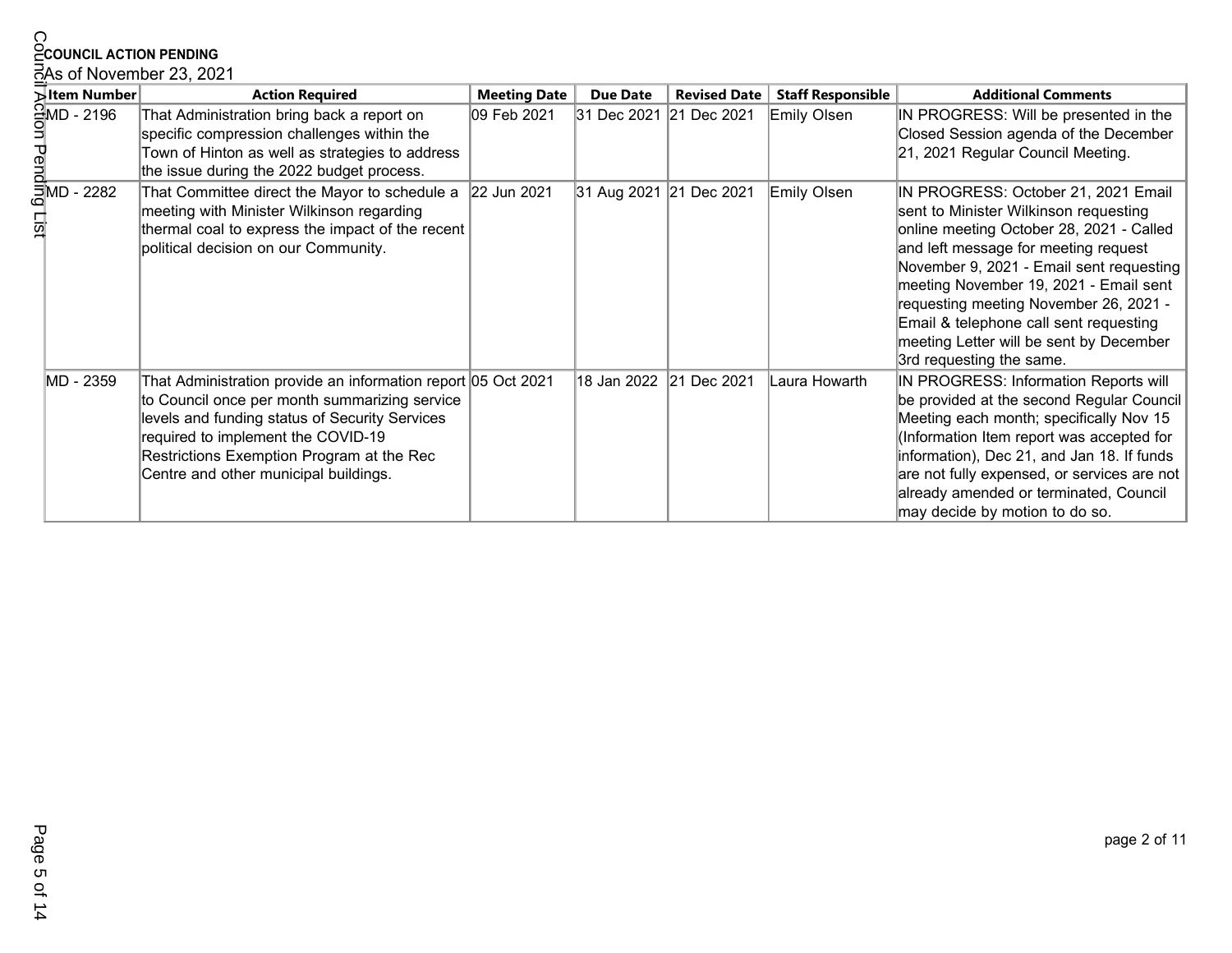| O<br><b><i><u>ECOUNCIL ACTION PENDING</u></i></b> |                                                                                                                                                                                                                                   |                     |                         |                     |                          |                                                                                                                                                                 |
|---------------------------------------------------|-----------------------------------------------------------------------------------------------------------------------------------------------------------------------------------------------------------------------------------|---------------------|-------------------------|---------------------|--------------------------|-----------------------------------------------------------------------------------------------------------------------------------------------------------------|
| <u>ි</u> As of November 23, 2021                  |                                                                                                                                                                                                                                   |                     |                         |                     |                          |                                                                                                                                                                 |
| Sitem Number                                      | <b>Action Required</b>                                                                                                                                                                                                            | <b>Meeting Date</b> | <b>Due Date</b>         | <b>Revised Date</b> | <b>Staff Responsible</b> | <b>Additional Comments</b>                                                                                                                                      |
| Millian Department<br>MD - 2398<br>The Department | That Council direct Administration to bring<br>options regarding a transitional grace period<br>rather than grand fathering for existing Short<br>Term Rental accommodations.                                                     | 15 Nov 2021         | 11 Jan 2022             | 11 Jan 2022         | Winston<br>Rossouw       | PENDING                                                                                                                                                         |
|                                                   | That Council direct administration to include in<br>the draft Bylaw that all safety and<br>accommodation inspections be completed prior<br>to the application process.                                                            |                     |                         |                     |                          |                                                                                                                                                                 |
|                                                   | That Council direct Administration to ensure<br>where appropriate all "host responsibilities" as<br>listed in the Short-Term Rentals information for<br>hosts document are included in the draft Bylaw.                           |                     |                         |                     |                          |                                                                                                                                                                 |
|                                                   | That Council refer Short Term Rentals Bylaw<br>No.1162 to the January 11, 2022, Committee of<br>the Whole Meeting for further discussion.                                                                                         |                     |                         |                     |                          |                                                                                                                                                                 |
| MD - 2411                                         | That Committee direct Council to appoint one<br>member and one alternate to the Hinton Library<br>Board, and the member and the alternate to be<br>decided by the Mayor.                                                          | 23 Nov 2021         | 11 Jan 2022             | 11 Jan 2022         | Carla Fox                | PENDING:                                                                                                                                                        |
| MD - 2177                                         | That Council approve the reintroduction of<br>maintenance dollars in the amount of \$60,000<br>within the annual operating budget beginning in<br>2022, and that re-evaluation of this amount shall<br>occur on an ongoing basis. | 02 Feb 2021         | 31 Dec 2021 14 Jan 2022 |                     | Laura Howarth            | IN PROGRESS: Will be presented as part<br>of the Draft Operating Budget Report on<br>January 14 and 15, 2022.                                                   |
| MD - 2199                                         | Direct Administration to bring forward a 2022<br>draft budget with a maximum 3% tax increase.                                                                                                                                     | 16 Feb 2021         | 31 Dec 2021 14 Jan 2022 |                     | Carla Fox                | IN PROGRESS: Will be presented by<br><b>Budget Process Consultant Rob Osmond</b><br>as part of the Draft Operating Budget<br>Report on January 14 and 15, 2022. |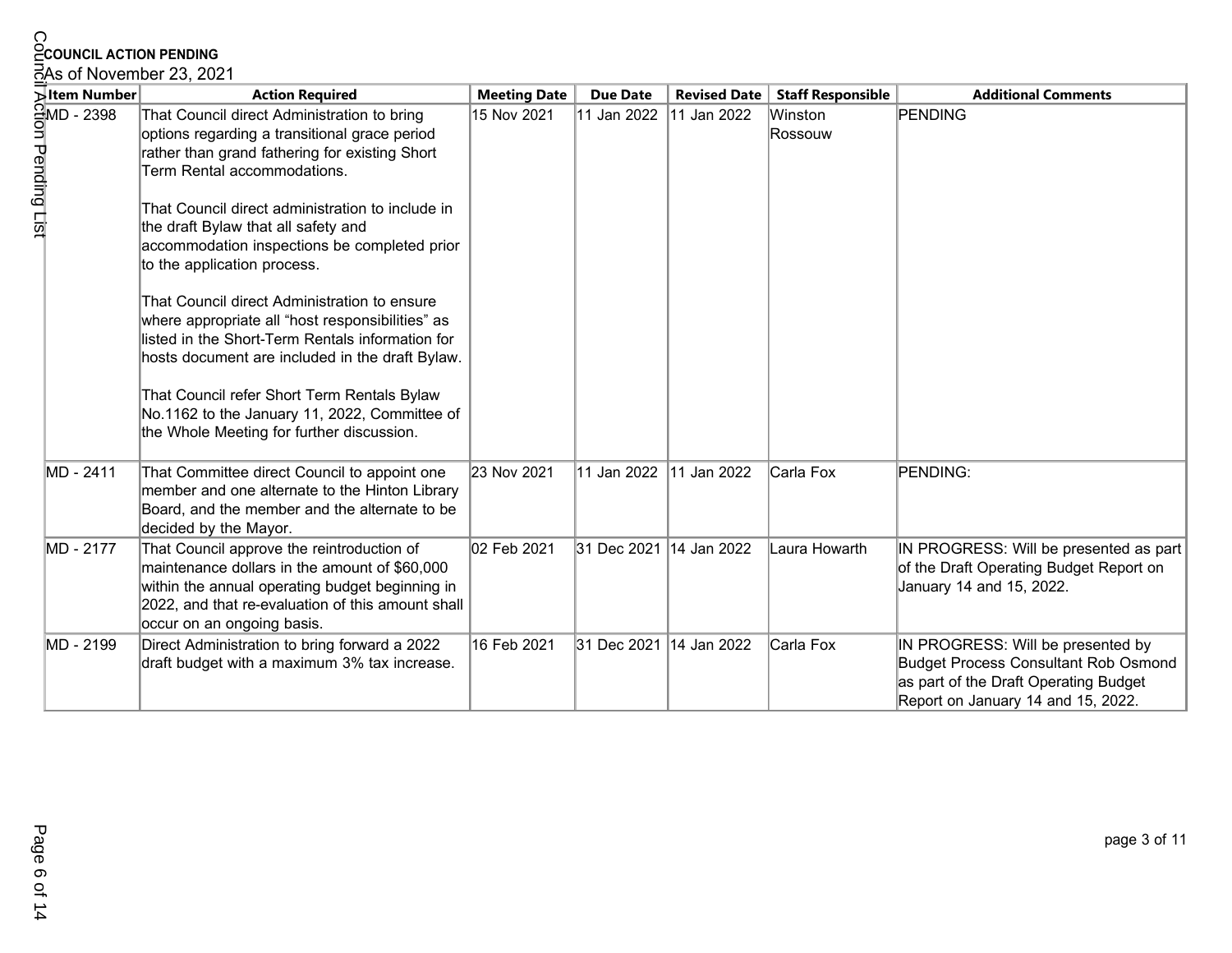| റ<br><b><i><u>ECOUNCIL ACTION PENDING</u></i></b><br>ਨੋAs of November 23, 2021  |                                                                                                                                                                                                                                                                                                                        |                     |                         |                     |                          |                                                                                                                                                                                                                                                                              |
|---------------------------------------------------------------------------------|------------------------------------------------------------------------------------------------------------------------------------------------------------------------------------------------------------------------------------------------------------------------------------------------------------------------|---------------------|-------------------------|---------------------|--------------------------|------------------------------------------------------------------------------------------------------------------------------------------------------------------------------------------------------------------------------------------------------------------------------|
| Sitem Number                                                                    | <b>Action Required</b>                                                                                                                                                                                                                                                                                                 | <b>Meeting Date</b> | <b>Due Date</b>         | <b>Revised Date</b> | <b>Staff Responsible</b> | <b>Additional Comments</b>                                                                                                                                                                                                                                                   |
| Anten Hullis<br>OdDo - 2292<br>The Discrete Party<br>SAND - 2299<br>SAND - 2299 | That the waived arena rental fees for the Hinton<br>Timberwolves estimated to total \$12,500, \$<br>7,500, and \$2,500 be funded from the Council<br>Contingency Fund for 2022, 2023, and 2024,<br>respectively.                                                                                                       | 06 Jul 2021         | 31 Dec 2021             | 14 Jan 2022         | Laura Howarth            | IN PROGRESS: Will be presented as part<br>of the Draft Operating Budget on January<br>14 and 15, 2021.                                                                                                                                                                       |
|                                                                                 | That Committee direct Administration to<br>facilitate a live streamed and recorded workshop<br>with Council prior to 2022 Budget Deliberations,<br>to evaluate the Town's Infrastructure priorities<br>with a focus on the Recreation Centre<br>improvements and possible expansion to include<br>an aquatic facility. | 13 Jul 2021         | 30 Sep 2021 14 Jan 2022 |                     | Winston<br>Rossouw       | ON HOLD: To be discussed at the Draft<br>Operating Budget Sessions January 14 &<br>15, 2022.                                                                                                                                                                                 |
| MD - 2327                                                                       | That Council reinstate Accessible Transportation 07 Sep 2021<br>Services as a permanent Town-delivered service<br>area with current limited-service levels for the<br>remainder of 2021 and increased service levels<br>for 2022 to be determined through the 2022-2024<br>Operational Budget process.                 |                     | 31 Dec 2021 14 Jan 2022 |                     | Laura Howarth            | IN PROGRESS : Current limited service<br>levels continue to be delivered in 2021.<br>Options for increased service levels will be<br>presented as an Operating Business Case<br>during the Draft Operating Budget<br>deliberations with Council on January 14 &<br>15, 2022. |
| MD - 2388                                                                       | That Council direct Administration to include<br>\$60,000 in the January 14&15, 2022 Draft 2022<br>Operational Budget for the purpose of the Hinton<br>Community Grant Program to be funded from<br>ATE Revenue and the balance to be funded from<br>taxation.                                                         | 02 Nov 2021         | 14 Jan 2022             | 14 Jan 2022         | Carla Fox                | IN PROGRESS: Will be included in the<br>Base Operating Budget presented January<br>14 & 15, 2022.                                                                                                                                                                            |
| MD - 2403                                                                       | That Committee direct Administration to include<br>the Adaptable and Progressive Transportation in<br>Hinton Council Operating Project Proposal as<br>part of the Draft Operating Budget Report<br>presented at the January 14 and 15, 2022,<br>Committee of the Whole Meeting for further<br>deliberation.            | 23 Nov 2021         | 14 Jan 2022             | 14 Jan 2022         | Laura Howarth            | IN PROGRESS: Community Services<br>(FCSS) Transit manager is drafting the<br>OPP incorporating information as<br>requested and currently available<br>regarding various transit models and<br>option for the Hinton community.                                               |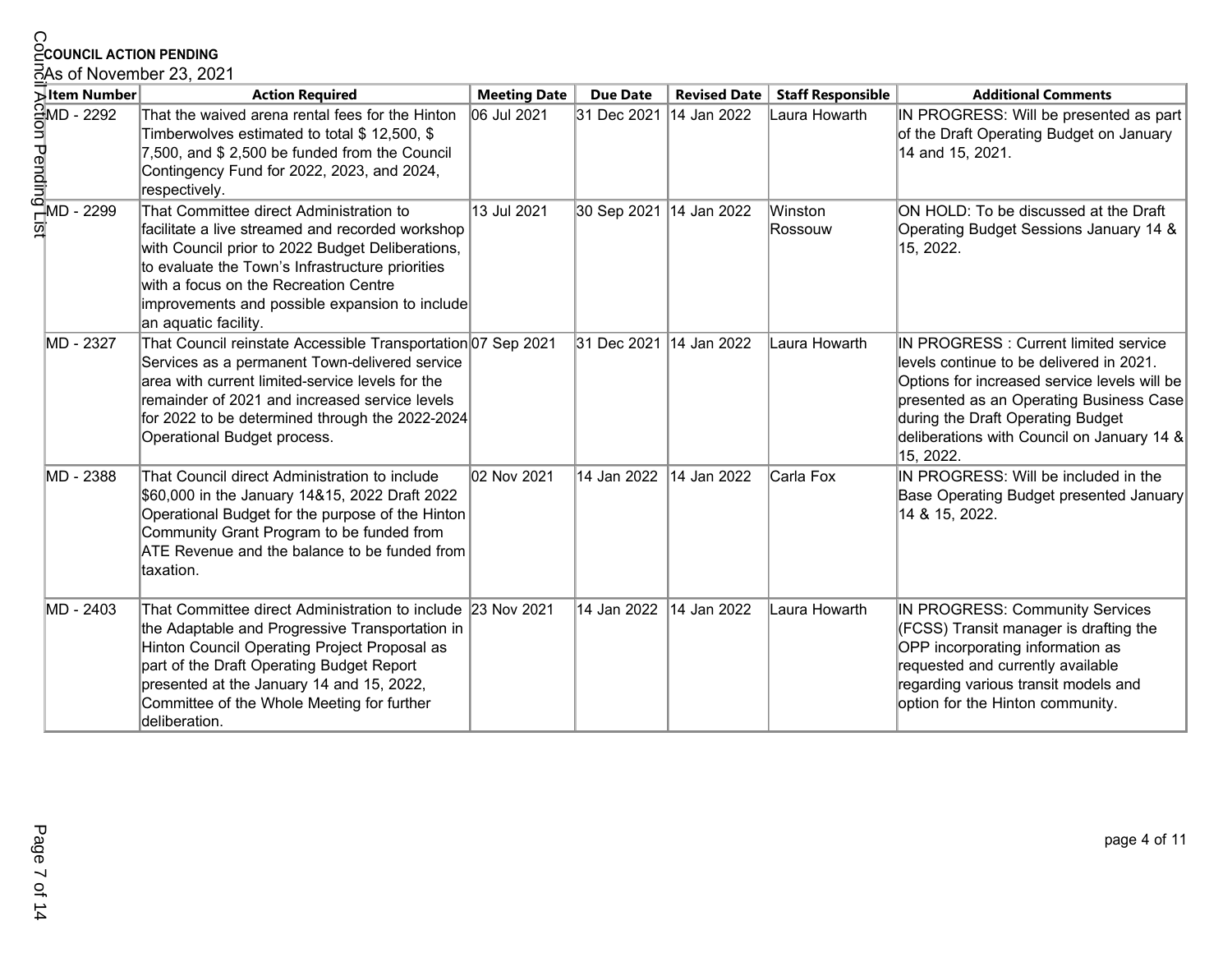| O<br><b><i><u>ECOUNCIL ACTION PENDING</u></i></b><br>ನAs of November 23, 2021 |                                                                                                                                                                                                                                                                                                                         |                     |                 |                     |                          |                                                                                                                                                                                                                                                                                                                     |
|-------------------------------------------------------------------------------|-------------------------------------------------------------------------------------------------------------------------------------------------------------------------------------------------------------------------------------------------------------------------------------------------------------------------|---------------------|-----------------|---------------------|--------------------------|---------------------------------------------------------------------------------------------------------------------------------------------------------------------------------------------------------------------------------------------------------------------------------------------------------------------|
| Sitem Number                                                                  | <b>Action Required</b>                                                                                                                                                                                                                                                                                                  | <b>Meeting Date</b> | <b>Due Date</b> | <b>Revised Date</b> | <b>Staff Responsible</b> | <b>Additional Comments</b>                                                                                                                                                                                                                                                                                          |
| Action Num<br>The CHAPTER<br>The CHAPTER<br>MD 2105                           | That Committee direct Administration to include 23 Nov 2021<br>the Reconfiguring some Bylaw and RCMP<br>responsibilities Council Operating Project<br>Proposal as part of the Draft Operating Budget<br>Report presented at the January 14 and 15,<br>2022, Committee of the Whole Meeting for<br>further deliberation. |                     | 14 Jan 2022     | 14 Jan 2022         | Maurice de<br>Beaudrap   | PENDING:                                                                                                                                                                                                                                                                                                            |
| MD - 2405                                                                     | That Committee direct Administration to include 23 Nov 2021<br>the Development of Boutin Lands Council<br>Operating Project Proposal as part of the Draft<br>Operating Budget Report presented at the<br>January 14 and 15, 2022, Committee of the<br>Whole Meeting for further deliberation.                           |                     | 14 Jan 2022     | 14 Jan 2022         | Winston<br>Rossouw       | PENDING:                                                                                                                                                                                                                                                                                                            |
| MD - 2406                                                                     | That Committee direct Administration to include 23 Nov 2021<br>the Bike Racks at key locations Council<br>Operating Project Proposal as part of the Draft<br>Operating Budget Report presented at the<br>January 14 and 15, 2022, Committee of the<br>Whole Meeting for further deliberation.                           |                     | 14 Jan 2022     | 14 Jan 2022         | Laura Howarth            | IN PROGRESS: Community Services<br>(PR&C) manager is drafting the OPP<br>incorporating information as requested and<br>currently available regarding bike racks for<br>installation at key locations throughout the<br>community, including models, quotes,<br>timelines and applicable options and<br>constraints. |
| MD - 2407                                                                     | That Committee direct Administration to include 23 Nov 2021<br>the Focus Economic Development on<br>measurable targets Council Operating Project<br>Proposal as part of the Draft Operating Budget<br>Report presented at the January 14 and 15,<br>2022, Committee of the Whole Meeting for<br>further deliberation.   |                     | 14 Jan 2022     | 14 Jan 2022         | Winston<br>Rossouw       | PENDING:                                                                                                                                                                                                                                                                                                            |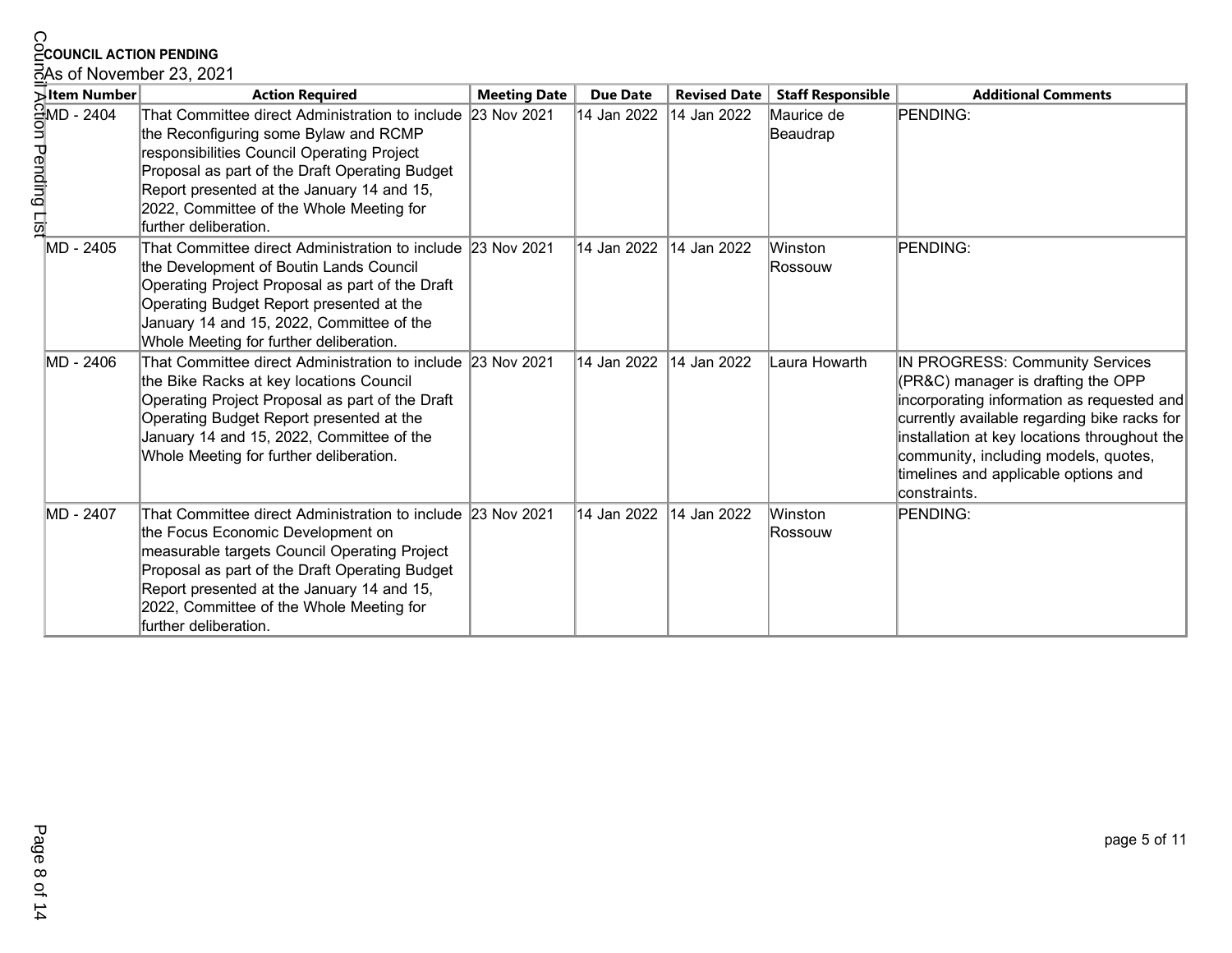#### As of November 23, 2021

| O                                                                                                                                                                                                                                                        | <b><i><u>ECOUNCIL ACTION PENDING</u></i></b>                                                                                                                                                                                                                                                              |                     |                         |                     |                          |                                                                                                                                                                                                                                                                                                                                                                                             |  |  |  |
|----------------------------------------------------------------------------------------------------------------------------------------------------------------------------------------------------------------------------------------------------------|-----------------------------------------------------------------------------------------------------------------------------------------------------------------------------------------------------------------------------------------------------------------------------------------------------------|---------------------|-------------------------|---------------------|--------------------------|---------------------------------------------------------------------------------------------------------------------------------------------------------------------------------------------------------------------------------------------------------------------------------------------------------------------------------------------------------------------------------------------|--|--|--|
| ನAs of November 23, 2021                                                                                                                                                                                                                                 |                                                                                                                                                                                                                                                                                                           |                     |                         |                     |                          |                                                                                                                                                                                                                                                                                                                                                                                             |  |  |  |
| Sitem Number                                                                                                                                                                                                                                             | <b>Action Required</b>                                                                                                                                                                                                                                                                                    | <b>Meeting Date</b> | <b>Due Date</b>         | <b>Revised Date</b> | <b>Staff Responsible</b> | <b>Additional Comments</b>                                                                                                                                                                                                                                                                                                                                                                  |  |  |  |
| <b>Action 1997</b><br>The DIST of the SAR<br>Distribution of the SAR<br>International Distribution of the SAR<br>International Distribution of the SAR<br>International Distribution of the SAR<br>International Distribution of the SAR<br>Internationa | That Committee direct Administration to include 23 Nov 2021<br>the Increased Level of Services at Cemetery<br>Council Operating Project Proposal as part of<br>the Draft Operating Budget Report presented at<br>the January 14 and 15, 2022, Committee of the<br>Whole Meeting for further deliberation. |                     | 14 Jan 2022             | 14 Jan 2022         | Laura Howarth            | IN PROGRESS: Community Services<br>(PR&C) manager is drafting the OPP<br>incorporating information as requested and<br>currently available regarding increased<br>levels of service at the cemetery and<br>impacts to other Parks services<br>throughout the community. This draft will<br>include information related to a proposed<br>wildflower seeding new operating business<br>lcase. |  |  |  |
| MD - 2409                                                                                                                                                                                                                                                | That Committee direct Administration to include 23 Nov 2021<br>the "Take it or Leave It Sharing Facility" Council<br>Operating Project Proposal as part of the Draft<br>Operating Budget Report presented at the<br>January 14 and 15, 2022, Committee of the<br>Whole Meeting for further deliberation.  |                     | 14 Jan 2022             | 14 Jan 2022         | Winston<br>Rossouw       | PENDING:                                                                                                                                                                                                                                                                                                                                                                                    |  |  |  |
| MD - 2410                                                                                                                                                                                                                                                | That Committee direct Mayor Michaels to<br>contact Legal Council to obtain information and<br>advice on topics as discussed in closed<br>session.                                                                                                                                                         | 23 Nov 2021         | 18 Jan 2022             | 18 Jan 2022         | <b>Emily Olsen</b>       | PENDING:                                                                                                                                                                                                                                                                                                                                                                                    |  |  |  |
| MD - 2310                                                                                                                                                                                                                                                | That Council proceed with Option 3 - Build<br>Boardwalk Approaches (North, South & West)<br>to Maxwell Lake Bridge with limited plaza<br>features as required for connectivity, with no<br>modification to the bridge structure or elevation.                                                             | 24 Aug 2021         | 31 Dec 2021 25 Jan 2022 |                     | Winston<br>Rossouw       | IN PROGRESS: Discussion with Alberta<br>Environment & Parks (AEP) is underway.<br>Preliminary design options are in<br>progress. Design concepts will be shared<br>with Boardwalk Oversight Committee.                                                                                                                                                                                      |  |  |  |
| MD - 2318                                                                                                                                                                                                                                                | That Committee direct Administration to invite a 31 Aug 2021<br>representative from the Hinton Friendship Centre<br>to a Standing Committee Meeting or to provide<br>other feedback regarding the Town of Hinton's<br>Land Acknowledgement Statement.                                                     |                     | 30 Sep 2021 25 Jan 2022 |                     | Carla Fox                | IN PROGRESS: Community Elders have<br>been contacted and engaged; ongoing<br>feedback is continuing and will be<br>presented by staff to Council once fully<br>collected.                                                                                                                                                                                                                   |  |  |  |
| MD - 2377                                                                                                                                                                                                                                                | That Council direct Administration to continue to 26 Oct 2021<br>advertise for remaining open positions on boards<br>and committees, and to bring the applications<br>back to Council for decision at a future Council<br>Meeting prior to January 30, 2022.                                              |                     | 30 Jan 2022             | 25 Jan 2022         | Carla Fox                | IN PROGRESS - Advertisements placed<br>in Voice, FB and Radio on alternating<br>dates until mid January.                                                                                                                                                                                                                                                                                    |  |  |  |

page 6 of 11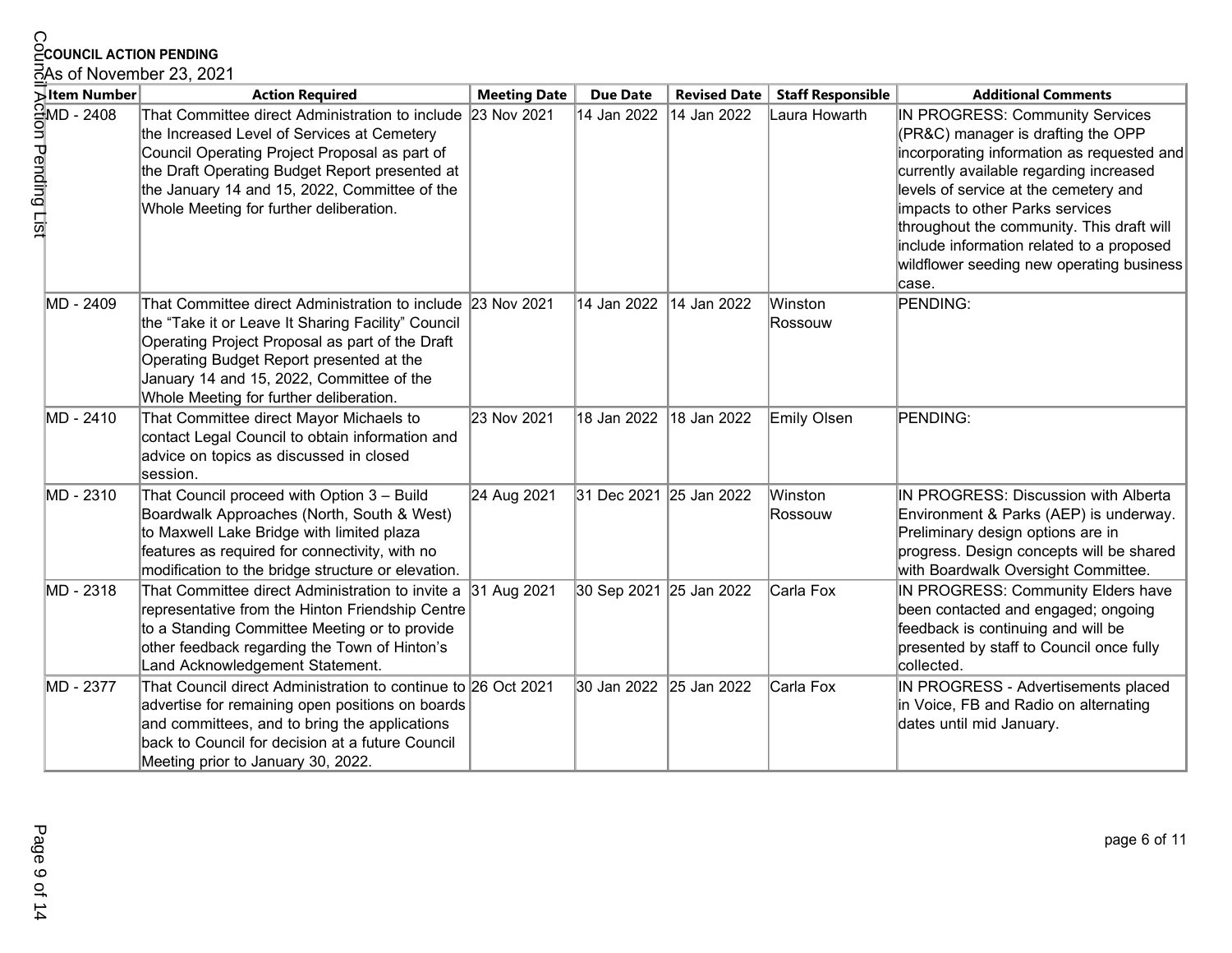# As of November 23, 2021

| ဂ<br><b><i><u>ECOUNCIL ACTION PENDING</u></i></b><br>ਨੋAs of November 23, 2021 |                                                                                                                                                                                                                                                                                                                                                                                                                                                                                                                                                                                                                     |                     |                         |                     |                          |                                                                                                                                                                                                                                                                                                                              |
|--------------------------------------------------------------------------------|---------------------------------------------------------------------------------------------------------------------------------------------------------------------------------------------------------------------------------------------------------------------------------------------------------------------------------------------------------------------------------------------------------------------------------------------------------------------------------------------------------------------------------------------------------------------------------------------------------------------|---------------------|-------------------------|---------------------|--------------------------|------------------------------------------------------------------------------------------------------------------------------------------------------------------------------------------------------------------------------------------------------------------------------------------------------------------------------|
| Sitem Number                                                                   | <b>Action Required</b>                                                                                                                                                                                                                                                                                                                                                                                                                                                                                                                                                                                              | <b>Meeting Date</b> | <b>Due Date</b>         | <b>Revised Date</b> | <b>Staff Responsible</b> | <b>Additional Comments</b>                                                                                                                                                                                                                                                                                                   |
| <b>AND - 2402</b><br>THE MAD - 2402<br>THE MAD - 2136<br>THE MAD - 2136        | That Council direct administration to bring back<br>alternative options to redeploy the COVID-19<br>resiliency support program grant funds based on<br>responses gathered from a Hinton business<br>outreach by January 25, 2022.                                                                                                                                                                                                                                                                                                                                                                                   | 15 Nov 2021         | 25 Jan 2022             | 25 Jan 2022         | Winston<br>Rossouw       | PENDING                                                                                                                                                                                                                                                                                                                      |
|                                                                                | That Council direct Administration to pursue<br>Option 3 as the preferred approach $-$ A<br>Collaborative Partnership approach in the<br>development of the Boutin Avenue lands with<br>other organizations and developers and<br>collaboratively seek other sources of grant<br>funding to provide affordable housing through a<br>phased approach and that Council direct<br>Administration to make application for the<br>Canada Mortgage and Housing Rapid Housing<br>Initiative Grant and the SEED Funding Grant<br>using Colliers Project Leaders consulting<br>services to an amount not to exceed \$45,500. | 21 Nov 2020         | 01 Jan 2021             | 15 Feb 2022         | Winston<br>Rossouw       | IN PROGRESS: Rapid Housing Initiative<br>grant application is complete and<br>submitted. Revised date is subject to<br>response.                                                                                                                                                                                             |
| MD - 1686                                                                      | Bring back alternatives to be used to replace the 11 Dec 2018<br>logs in benches and structures in the first<br>quarter of 2019.                                                                                                                                                                                                                                                                                                                                                                                                                                                                                    |                     | 31 Mar 2019 22 Feb 2022 |                     | Laura Howarth            | IN PROGRESS: Development Services is<br>managing the process to create minimum<br>landscape, design, and construction<br>standards as recommended under the<br>Parks, Open Spaces, and Trails (POST)<br>Master Plan. A consulting firm has been<br>hired, workshops have been completed,<br>and final reporting is underway. |
| MD - 2112                                                                      | That Council direct Administration to bring back<br>a report outlining options for land consolidation<br>at the Hinton Golf Course to a Standing<br>Committee meeting before the end of Q2 2021.                                                                                                                                                                                                                                                                                                                                                                                                                    | 10 Nov 2020         | 30 Jun 2021 22 Feb 2022 |                     | Winston<br>Rossouw       | IN PROGRESS: Will proceed after the<br>Golf Course EOI process is complete.                                                                                                                                                                                                                                                  |
| MD - 2178                                                                      | That Council direct Administration to bring a<br>report to a Standing Committee meeting with<br>options for the duplicated boardwalk and trail<br>sections, and with input from the oversight<br>committee once established.                                                                                                                                                                                                                                                                                                                                                                                        | 02 Feb 2021         | 31 Dec 2021 22 Feb 2022 |                     | Laura Howarth            | ON HOLD: Until the oversight committee<br>is functioning and can provide input.                                                                                                                                                                                                                                              |

page 7 of 11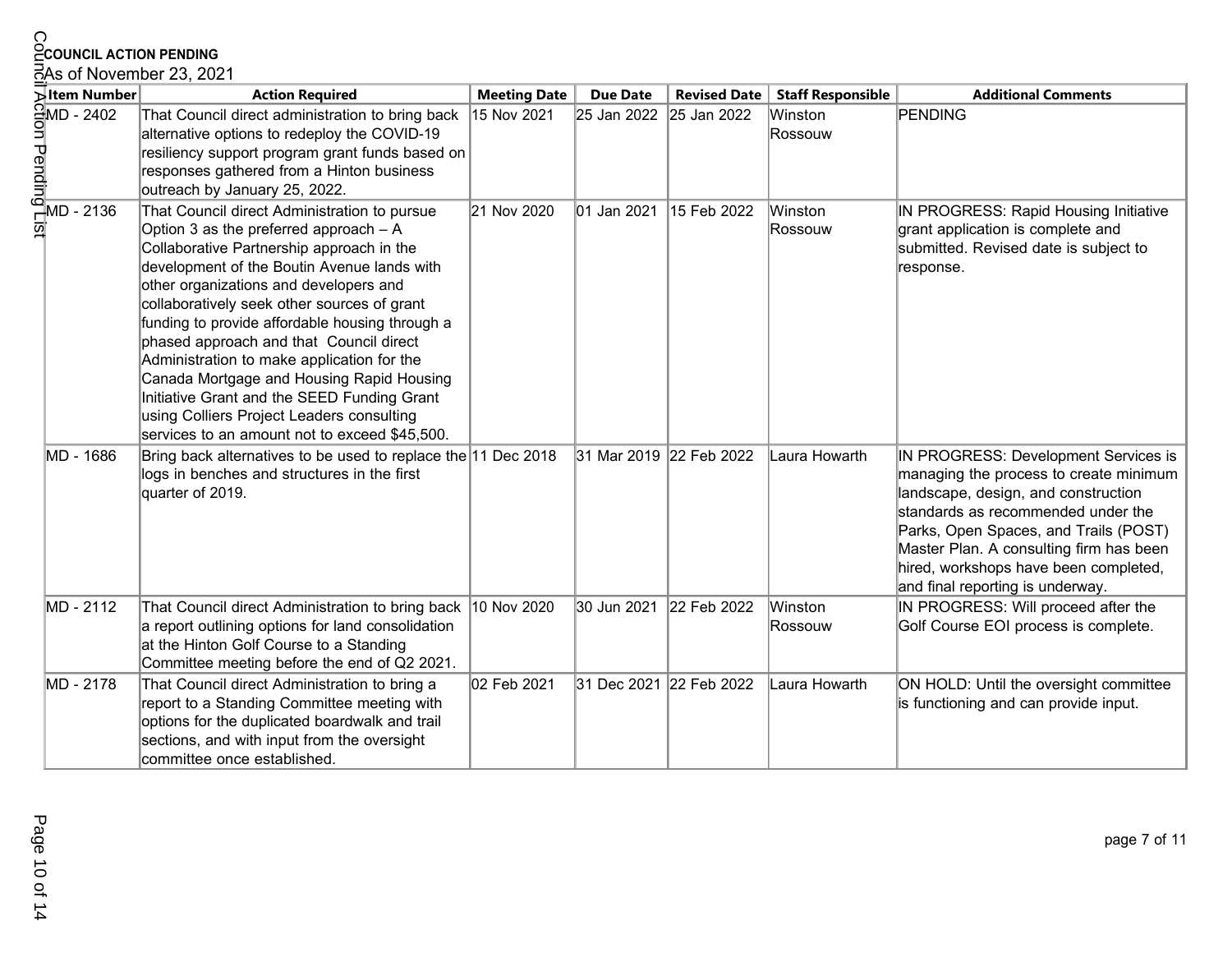| O<br><b><i><u>ECOUNCIL ACTION PENDING</u></i></b>                                                                                                                                                                                                                                 |                                                                                                                                                                                                                                                                                                                                                                                                                                                                                                                                                                                                                                                              |                     |                         |                     |                           |                                                                                                                                                                                  |
|-----------------------------------------------------------------------------------------------------------------------------------------------------------------------------------------------------------------------------------------------------------------------------------|--------------------------------------------------------------------------------------------------------------------------------------------------------------------------------------------------------------------------------------------------------------------------------------------------------------------------------------------------------------------------------------------------------------------------------------------------------------------------------------------------------------------------------------------------------------------------------------------------------------------------------------------------------------|---------------------|-------------------------|---------------------|---------------------------|----------------------------------------------------------------------------------------------------------------------------------------------------------------------------------|
| ನAs of November 23, 2021                                                                                                                                                                                                                                                          |                                                                                                                                                                                                                                                                                                                                                                                                                                                                                                                                                                                                                                                              |                     |                         |                     |                           |                                                                                                                                                                                  |
| Sitem Number                                                                                                                                                                                                                                                                      | <b>Action Required</b>                                                                                                                                                                                                                                                                                                                                                                                                                                                                                                                                                                                                                                       | <b>Meeting Date</b> | <b>Due Date</b>         | <b>Revised Date</b> | <b>Staff Responsible</b>  | <b>Additional Comments</b>                                                                                                                                                       |
| Action Number<br>The Property<br>The Property<br>The Property<br>The Property<br>The Property<br>The Property<br>The Property<br>The Property<br>The Property<br>The Property<br>The Property<br>The Property<br>The Property<br>The Property<br>The Property<br>The Property<br> | That Council direct Administration to pursue an<br>Expression of Interest (EOI) process for the<br>Recreation Centre refurbishment and / or a<br>standalone Recreation Centre facility completed<br>by fall 2021 to ascertain if the proposed capital<br>improvements subscribe and aligns with<br>Investing in Canada Infrastructure Program (ICIP)<br>loutcomes.                                                                                                                                                                                                                                                                                           | 27 Apr 2021         | 31 Oct 2021             | 22 Feb 2022         | Winston<br>Rossouw        | IN PROGRESS: Expression of Interest to<br>be submitted in late Fall 2021 and is<br>dependent upon the Province of Alberta<br>relaunching the application portal in Fall<br>2021. |
| MD - 2248                                                                                                                                                                                                                                                                         | In parallel, consider pursuing the Integrated<br>Project Delivery (IPD) model to undertake the<br>Recreation Centre project.                                                                                                                                                                                                                                                                                                                                                                                                                                                                                                                                 | 27 Apr 2021         | 31 Oct 2021 22 Feb 2022 |                     | Winston<br>Rossouw        | IN PROGRESS: Expression of Interest to<br>be submitted in late Fall 2021 and is<br>dependent upon the Province of Alberta<br>relaunching the application portal in Fall<br>2021. |
| MD - 2334                                                                                                                                                                                                                                                                         | That Council approve in principle the intent of the 07 Sep 2021<br>West Yellowhead Regional Waste Management<br>Authority Board to move to a Commission.<br>That Council support in principle the West<br>Yellowhead Regional Waste Management<br>Authority model with two conditions:<br>• That Constituent municipal Councils review<br>and approve the annual business plan of the<br>Commission; and<br>• Ensure that the financial impacts (both positive<br>and negative) be explored in greater detail and<br>be brought back to constituent Councils in<br>advance of finalization and implementation of<br>the Regional Servicing Commission Model. |                     | 31 Oct 2021 22 Feb 2022 |                     | Winston<br><b>Rossouw</b> | IN PROGRESS: Final impacts to the<br>proposed direction is underway.                                                                                                             |
| MD - 2331                                                                                                                                                                                                                                                                         | That Council direct the CAO Committee to<br>complete a CAO Performance review prior to<br>October 18, 2021.                                                                                                                                                                                                                                                                                                                                                                                                                                                                                                                                                  | 07 Sep 2021         | 18 Oct 2021 28 Feb 2022 |                     | Emily Olsen               | ON HOLD: Until CAO Olsen returns.                                                                                                                                                |

page 8 of 11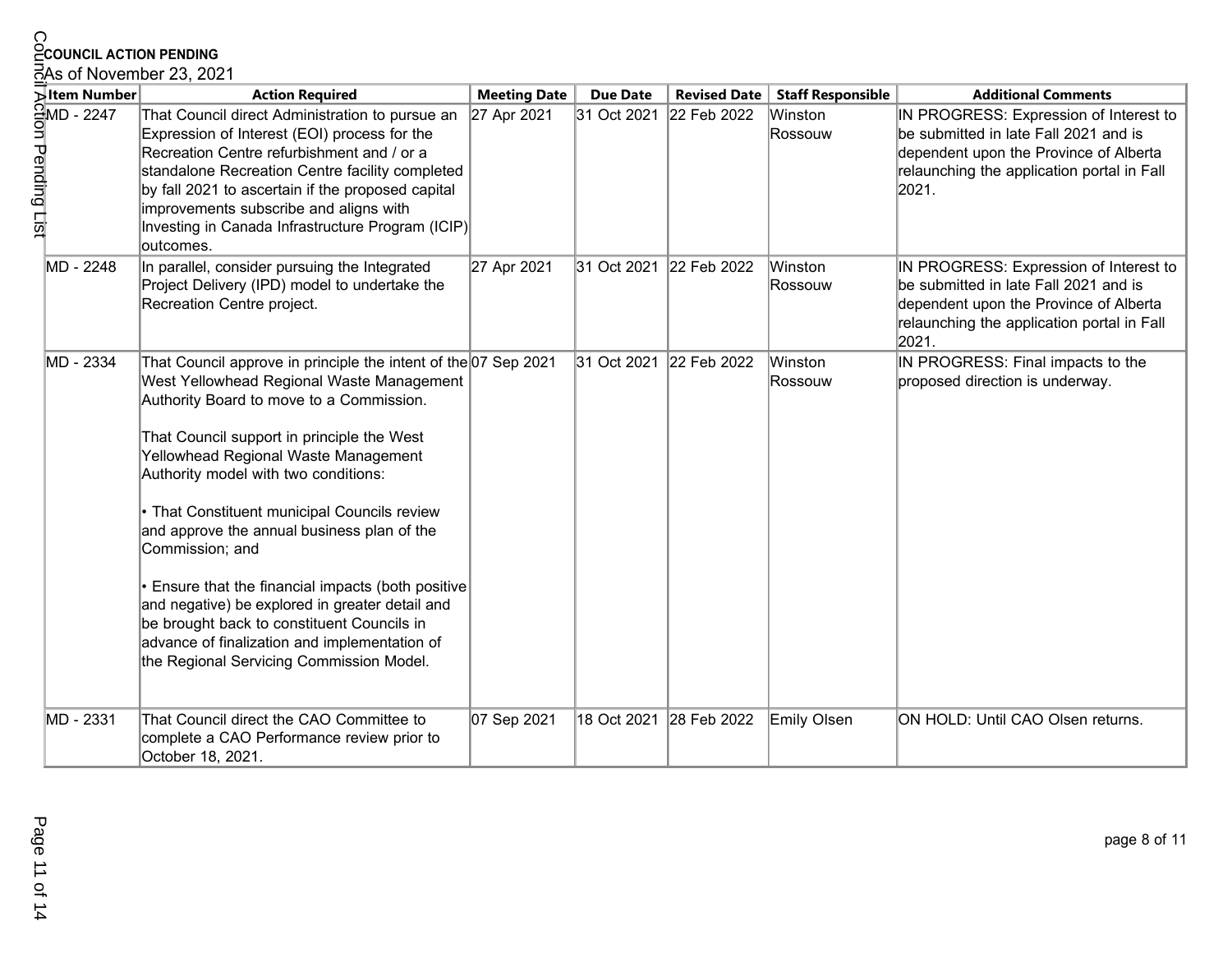| O                                                                                              |                                                                                                                                                                                                                                                                             |                     |                         |                     |                          |                                                                                                                                           |
|------------------------------------------------------------------------------------------------|-----------------------------------------------------------------------------------------------------------------------------------------------------------------------------------------------------------------------------------------------------------------------------|---------------------|-------------------------|---------------------|--------------------------|-------------------------------------------------------------------------------------------------------------------------------------------|
| <b><i><u>ECOUNCIL ACTION PENDING</u></i></b><br>RAs of November 23, 2021                       |                                                                                                                                                                                                                                                                             |                     |                         |                     |                          |                                                                                                                                           |
| Sitem Number                                                                                   | <b>Action Required</b>                                                                                                                                                                                                                                                      | <b>Meeting Date</b> | <b>Due Date</b>         | <b>Revised Date</b> | <b>Staff Responsible</b> | <b>Additional Comments</b>                                                                                                                |
|                                                                                                | Direct Administration to present Recreation                                                                                                                                                                                                                                 | 11 Oct 2018         | 31 Dec 2018 22 Mar 2022 |                     | Carla Fox                | ON HOLD: See MD-2247, MD-2248 and                                                                                                         |
| $\frac{6}{5}$ MD - 1643<br>9<br>공                                                              | Centre Project funding plan options by the end<br>of December 31, 2018.                                                                                                                                                                                                     |                     |                         |                     |                          | MD-2299.                                                                                                                                  |
| $\underbrace{ \overset{\text{B}}{\underset{\text{L}}{\text{min}}}}_{\text{L}}\text{MD - 1702}$ | That the Recreation Centre Project Management 15 Jan 2019<br>Request for Proposal Key Deliverables be<br>brought back a Standing Committee meeting<br>before the end of March 2019.                                                                                         |                     | 31 Mar 2019 22 Mar 2022 |                     | Laura Howarth            | ON HOLD: see MD-2247, MD-2248 and<br>MD-2299.                                                                                             |
| MD - 1759                                                                                      | Administration to bring the water service levels<br>and delivery to a Standing Committee meeting<br>by the end of October 2019.                                                                                                                                             | 23 Apr 2019         | 31 Oct 2019 22 Mar 2022 |                     | Winston<br>Rossouw       | IN PROGRESS: In consultation for<br>deliverables.                                                                                         |
| MD - 1868                                                                                      | That Committee direct Administration to bring a<br>report including options on the next steps for the<br>Aquatic Centre before the end of 2019.                                                                                                                             | 08 Oct 2019         | 31 Dec 2019 22 Mar 2022 |                     | Emily Olsen              | ON HOLD: see MD-2247, MD-2248 and<br>MD-2299.                                                                                             |
| MD - 2031                                                                                      | That Council direct Administration to develop the 14 Jul 2020<br>Full Cost Recovery Volume based Fee structure<br>for Residential and Commercial Customers<br>based on service costs                                                                                        |                     | 30 Sep 2020 22 Mar 2022 |                     | Winston<br>Rossouw       | IN PROGRESS: Commercial forms part of<br>the Waste Management Bylaw.                                                                      |
| MD - 2032                                                                                      | That Council approve public engagement<br>including an online session and an in-person<br>session on recycling options before the end of<br>the first quarter 2021.                                                                                                         | 14 Jul 2020         | 31 Mar 2021 22 Mar 2022 |                     | Winston<br>Rossouw       | IN PROGRESS                                                                                                                               |
| MD - 2383                                                                                      | That Council direct Administration to bring a<br>draft bylaw to create a Council Code of Conduct<br>Review Committee as a discussion item to the<br>Committee of the Whole Meeting before March<br>31, 2022.                                                                | 26 Oct 2021         | 22 Mar 2022 22 Mar 2022 |                     | Carla Fox                | <b>IN PROGRESS</b>                                                                                                                        |
| MD - 2293                                                                                      | That Council direct Administration to proceed<br>with the Tennis and Pickleball Court Resurfacing<br>capital project in 2021 and that a total allocation<br>of \$71,811 be funded from the Parks & Trails<br>Major Reserve to complete the scope as defined<br>in Option A. | 06 Jul 2021         | 31 Oct 2021 01 Jun 2022 |                     | Laura Howarth            | IN PROGRESS: Project scope will be<br>implemented within funding allotment; full<br>project completion carries forward to<br>spring 2022. |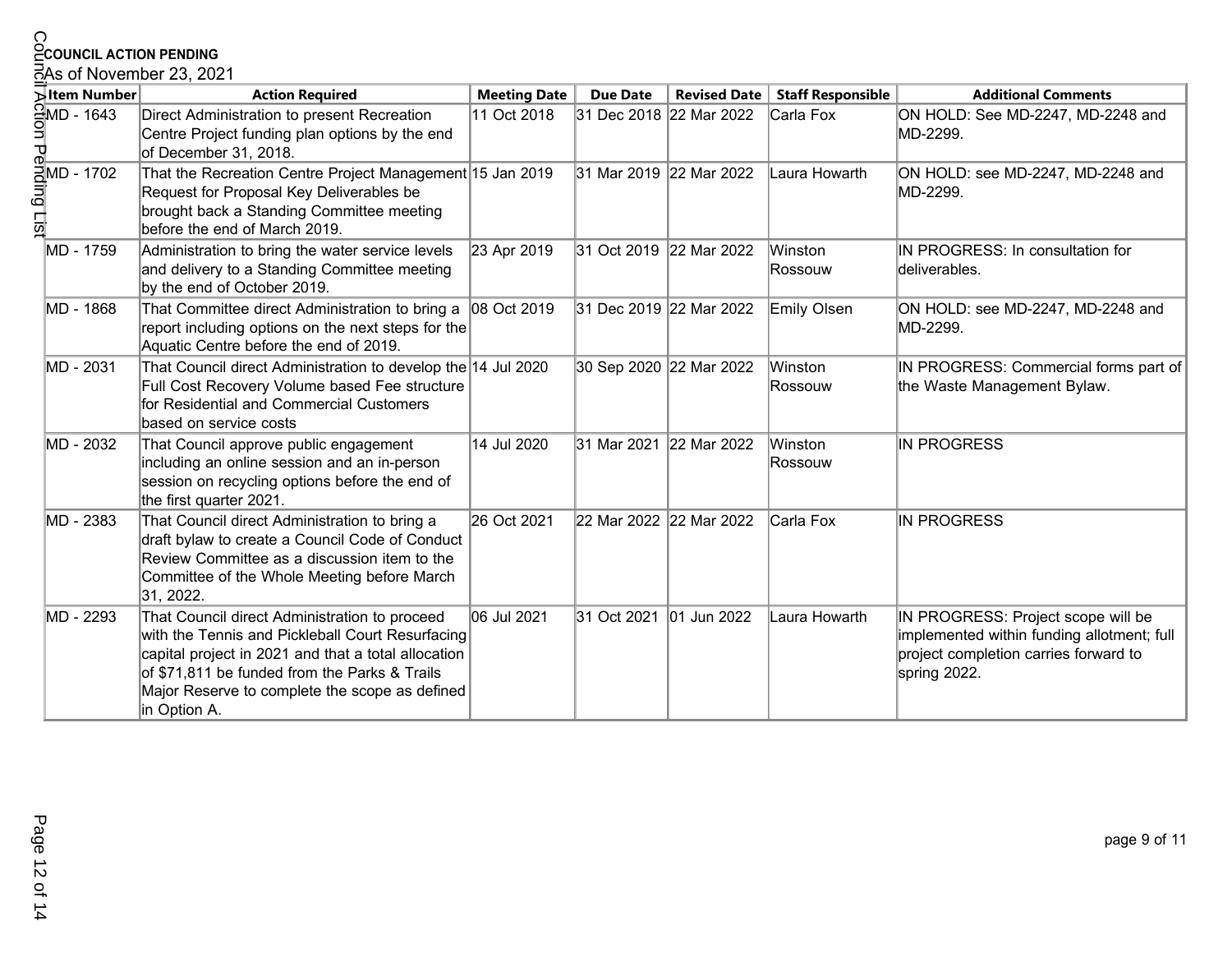# As of November 23, 2021

| ဂ<br><b><i><u>ECOUNCIL ACTION PENDING</u></i></b><br>විAs of November 23, 2021 |                                                                                                                                                                                                                                                                                                                                                                                                                             |                     |                         |                     |                          |                                                                                                                                                                                                                                              |
|--------------------------------------------------------------------------------|-----------------------------------------------------------------------------------------------------------------------------------------------------------------------------------------------------------------------------------------------------------------------------------------------------------------------------------------------------------------------------------------------------------------------------|---------------------|-------------------------|---------------------|--------------------------|----------------------------------------------------------------------------------------------------------------------------------------------------------------------------------------------------------------------------------------------|
| Sitem Number                                                                   | <b>Action Required</b>                                                                                                                                                                                                                                                                                                                                                                                                      | <b>Meeting Date</b> | <b>Due Date</b>         | <b>Revised Date</b> | <b>Staff Responsible</b> | <b>Additional Comments</b>                                                                                                                                                                                                                   |
| <b>AND - 2086</b><br>DOD - 2086<br>DOD - 2086<br>TO - 2108<br>TO - 2108        | That Committee direct Administration to engage<br>with the Community Engagement Advisory<br>Committee (CEAC) to recommend emission<br>reduction targets to Council as part of milestone<br>2 of the Partners for Climate Protection<br>Program.                                                                                                                                                                             | 13 Oct 2020         | 31 Mar 2021             | 14 Jun 2022         | Carla Fox                | ON HOLD: Until additional Administrative<br>support is available. Municipal Energy<br>Manager through ACP grant will assist.<br>Awaiting on the awarding of that grant.<br>Council will also determine CEAC<br>mandate related to this item. |
|                                                                                | That Council direct Administration to bring a<br>report regarding taxation of mobile home park<br>property and residences to a Standing<br>Committee meeting before the end of June<br>2021.                                                                                                                                                                                                                                | 03 Nov 2020         | 30 Jun 2021             | 14 Jun 2022         | Carla Fox                | ON HOLD: Reprioritized due to limited<br>resources.                                                                                                                                                                                          |
| MD - 2191                                                                      | Seek consensus that all individual reserves be<br>removed from the Fiscal Responsibility Policy<br>and be replaced with overarching reserve<br>policies.<br>That the above motion be referred to the March<br>9, 2021 Standing Committee meeting to allow<br>Administration to explore the possibility of<br>including appendix material as discussed in the<br>Standing Committee meeting of Tuesday,<br>February 9, 2021. | 09 Feb 2021         | 09 Mar 2021 28 Jun 2022 |                     | Carla Fox                | ON HOLD: Draft completed. Reprioritized<br>to June 2022 due to limited resources.                                                                                                                                                            |
| MD - 2192                                                                      | Direct Administration to bring back the Fiscal<br>Responsibility Policy FN -1301 with a review<br>date of March 2022.<br>That Section 6.8 include no later than 6 weeks<br>from the end of the quarter.                                                                                                                                                                                                                     | 09 Feb 2021         | 09 Mar 2021 28 Jun 2022 |                     | Carla Fox                | ON HOLD: The various policies of the<br>fiscal responsibility framework are under<br>development. Reprioritized due to limited<br>resources.                                                                                                 |
| MD - 2235                                                                      | Direct Administration to bring back a report with<br>the safety and revenue implications of<br>terminating the Automated Traffic Enforcement<br>program upon the expiration of the extension<br>with Global Traffic at the end of 2021.                                                                                                                                                                                     | 13 Apr 2021         | 30 Sep 2021 28 Jun 2022 |                     | Maurice de<br>Beaudrap   | IN PROGRESS: Director of Corporate<br>Services will support the Financial<br>Impacts in the report prepared by the<br>Director of Protective Services.                                                                                       |

page 10 of 11